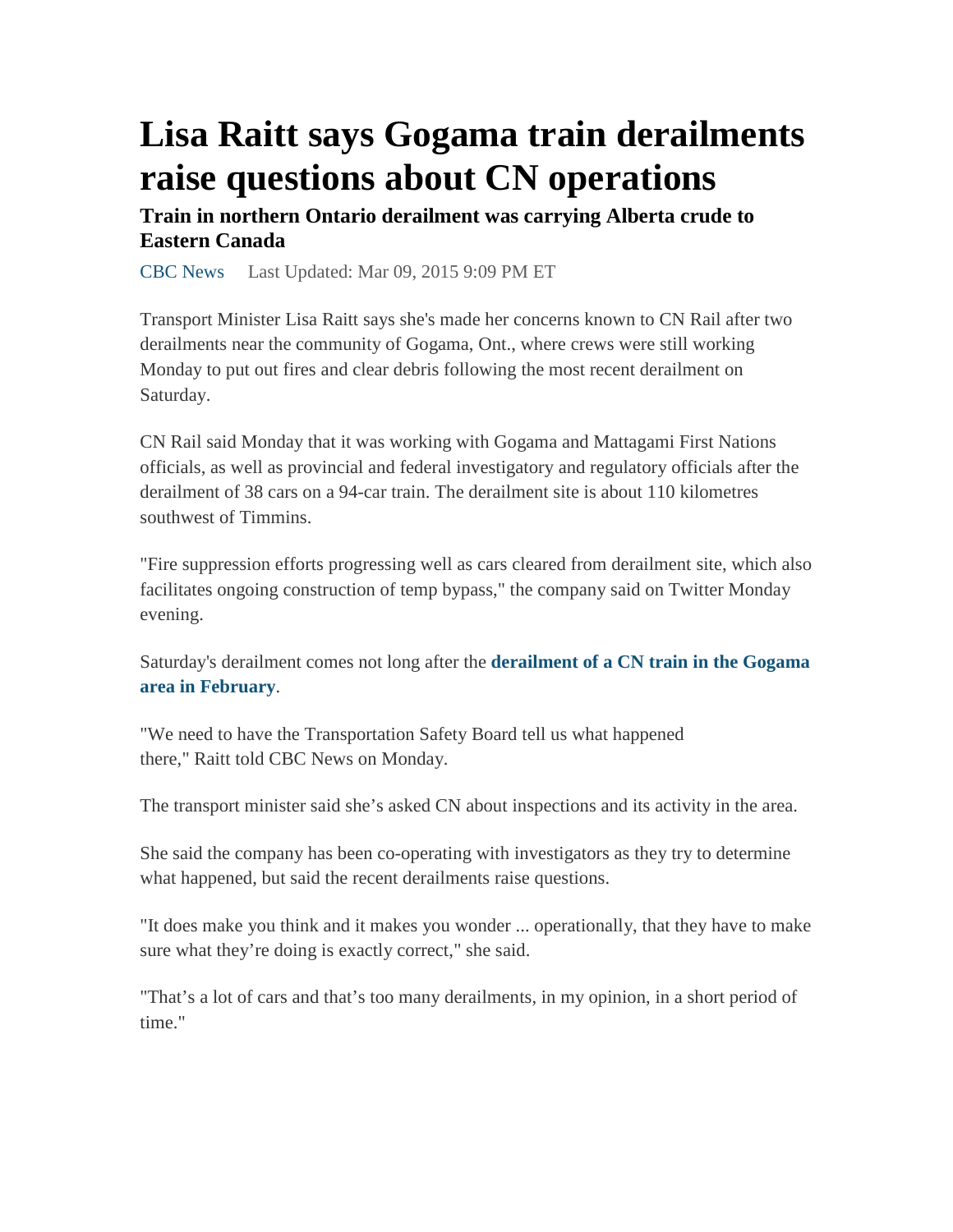The railway said earlier in the day that no air and water quality issues have been identified following Saturday's incident, and containment booms remain in place downstream of the derailment site.

The Transportation Safety Board has sent investigators to the site of the derailment and oil spill, which is only 37 kilometres from the location of a derailment last month.

## **'They could feel it in their chests'**

Meanwhile, debate has been renewed over whether rail is a safe way of transporting crude oil. The cars in Saturday's derailment were all carrying Alberta crude to Eastern Canada.

First Nations and environmentalists are among those expressing alarm.

Chief Walter Naveauof the Mattagami First Nation said his community no longer feels safe after the third CN derailment in northern Ontario in less than a month. There are concerns over the effects of smoke inhalation and environmental damage, he said.

"People in the community were feeling the effects of the toxins in the air — respiratory problems, they could feel it in their chests and their breathing," Naveau said in a phone interview.

CN said residents would likely see smoke rising from the derailment site, but insisted it posed no threat to people or the environment.

"They may say those things, but why should I trust them?" asked Naveau, adding his community is also concerned that the river flows into the community's main spawning grounds for fish, in addition to habitat for other wildlife.

Even though CN said it's taking action to contain any spilled oil and stop it from spreading into the river system, "anywhere you're going to see a major spill of oil and chemicals onto the ground you're going to see permanent contamination of the ecosystem nearby," said Adam Scott, climate and energy program manager for Environmental Defence, a non-profit, non-partisan environmental group.

"They almost never are able to clean up all of the oil released in a spill like this, and it's much worse even when there's a direct spill into a river because the oil gets moved down the river and the chemicals can spread," Scott said.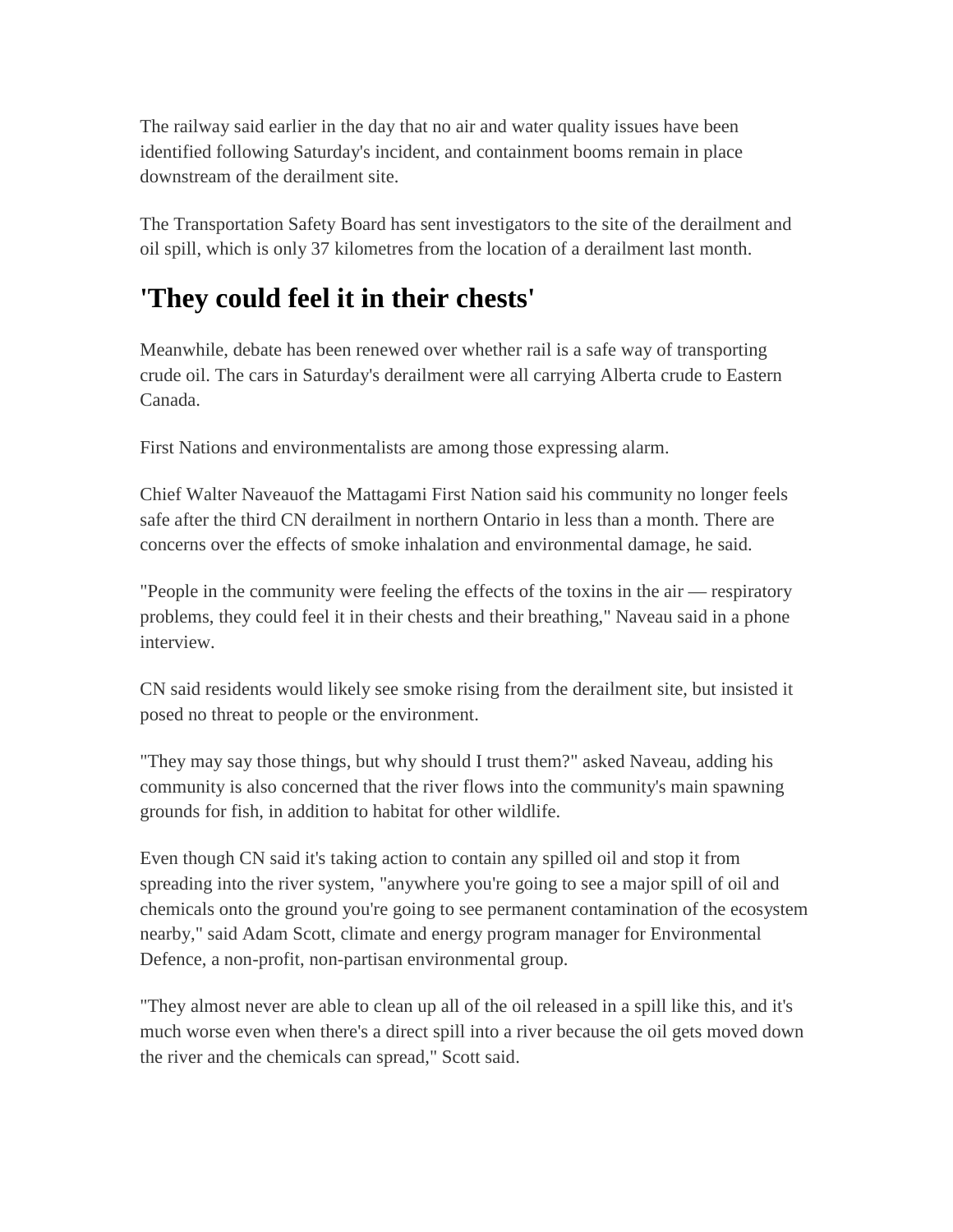## **'Something dramatic' required**

Last month, a CN freight train derailed in the same area — 29 cars loaded with crude oil and petroleum distillates ran off the tracks and caused a fire.

CN said the cars involved in Saturday's derailment had enhanced shielding and harder steel in accordance with new, improved safety standards.

The TSB said last month the Class 111 tank cars involved in the previous derailment also met the upgraded standards, but still "performed similarly" to those involved in the devastating train wreck in Lac-Mégantic, Que., two years ago, which predated the changes.

The TSB said last month's incident demonstrated "the inadequacy" of the new standards and urged Transport Canada to quickly beef up protection standards.

Transport Canada said it is working with the U.S. to develop new, "more robust" safety standards for tank cars used to transport flammable liquids.

Liberal MPP Glenn Thibeault, who represents the riding of Sudbury, located about 190 kilometres south of Gogama, said Saturday's incident clearly shows that the federal government must do more to strengthen rail safety regulations.

"The cars involved in this incident are new models, compliant with the latest federal regulations, yet they still failed to prevent this incident," he said.

Ontario Transportation Minister Steven Del Duca said in a statement that the derailment was "very concerning" and that he would be raising the matter with Raitt and the railways.

Scott noted an incident like this one is "basically guaranteed to happen again."

"This is not an isolated incident, we've seen several of these kinds of derailments in a month now," Scott said.

"So until something dramatic is done, we're going to see this continuing over and over again."